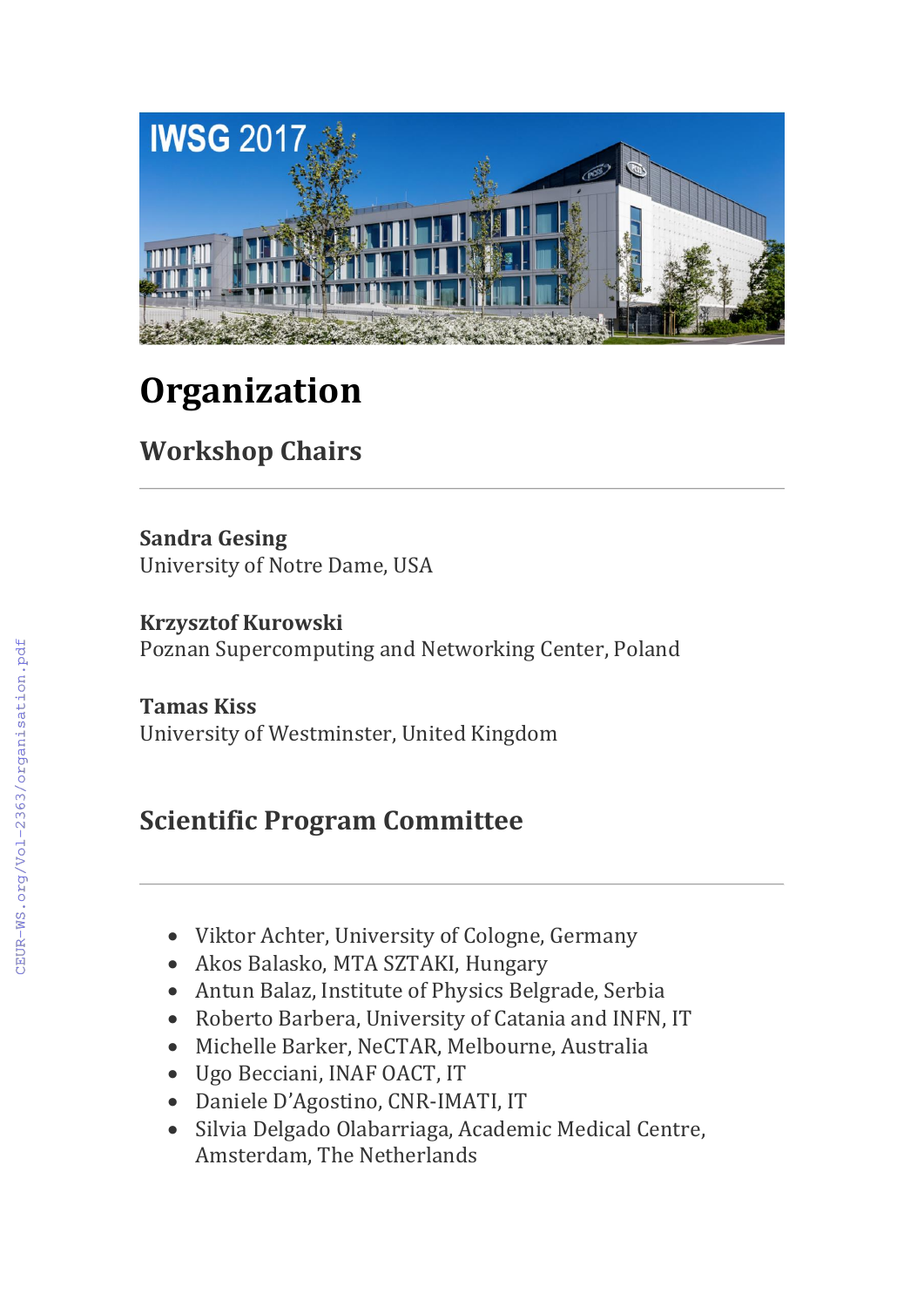- Rion Dooley, Texas Advanced Computing Center, US
- Zoltan Farkas, MTA SZTAKI, Hungary
- Sandra Gesing, University of Notre Dame, US
- Tristan Glatard, McConnel Brain Imaging Centre, Montreal Neurological Institute, McGill University, US
- Helen Glaves, British Geological Survey, UK
- Piotr Grabowski, Poznan Supercomputing and Networking Center, PL
- Richard Grunzke, University of Dresden, Germany Keith Jeffery, RDA, UK
- Joohyun Kim, Louisiana State University, Baton Rouge, US
- Dagmar Krefting, University of Applied Sciences, Berlin, Germany
- Jens Krüger, University of Tübingen, Germany
- Miklos Kozlovszky, MTA SZTAKI, Hungary
- Daniele Lezzi, Barcelona Supercomputing Center, Spain
- Robert Lovas, MTA SZTAKI LPDS, Hungary
- David Meredith, STFC Daresbury Laboratory, UK
- Ivan Merelli, Institute for Biomedical Technologies National Research Council, IT
- Jarek Nabrzyski, University of Notre Dame, US
- Lars Nagel, University of Mainz, Germany
- Hoang Nguyen, The University of Queensland, Australia
- Horacio Perez-Sanchez, Universidad Católica San Antonio de Murcia, Spain
- Gabriele Pierantoni, TCD, Dublin, Ireland
- Tomasz Piontek, Poznan Supercomputing and Networking Center, PL
- Mats Rynge, USC Information Sciences Institute, US
- Cevat Sener, METU, Turkey
- Gergely Sipos, EGI.eu, Amsterdam, The Netherlands
- Dawid Szejnfeld, Poznan Supercomputing and Networking Center, PL
- Ian Taylor, University of Cardiff, UK and University of Notre Dame, US
- James Taylor, Emory University, US
- Gabor Terstyanszky, University of Westminster, UK
- Chen Wang, CSIRO ICT Centre, Marsfield, Australia
- Nancy Wilkins-Diehr, San Diego Supercomputing Center, US